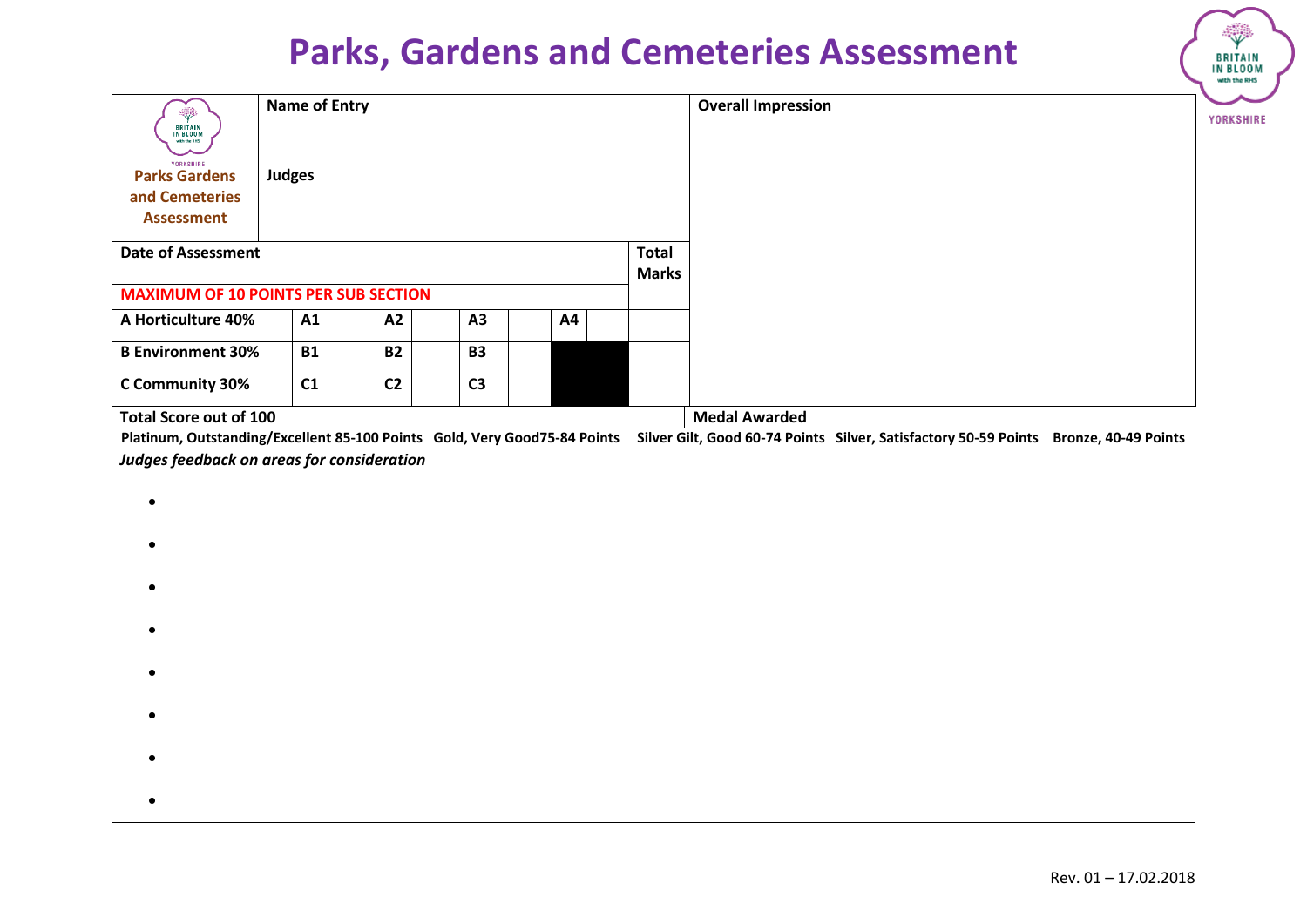

|                |                                                                                                                                                                                                                                                                                  | Platinum/ Gold 10-9                                                                                                                                               | <b>Silver Gilt 8-7</b>                                                                                                               | Silver 6-5                                                                                                                                            | <b>Bronze 4</b>                                                                                                                               |
|----------------|----------------------------------------------------------------------------------------------------------------------------------------------------------------------------------------------------------------------------------------------------------------------------------|-------------------------------------------------------------------------------------------------------------------------------------------------------------------|--------------------------------------------------------------------------------------------------------------------------------------|-------------------------------------------------------------------------------------------------------------------------------------------------------|-----------------------------------------------------------------------------------------------------------------------------------------------|
| A1             | <b>Plant Selection</b><br>Are the plants suited to their growing<br>conditions and location and is there year<br>round interest (where appropriate)?                                                                                                                             | <b>Outstanding/Excellent</b><br>plant selection with<br>almost no exceptions<br>and extensive year<br>round colour and<br>interest.                               | Plant selection<br>overall is very good<br>with only a few<br>exceptions and<br>ample year round<br>colour and interest.             | Plant selection is<br>generally good. There<br>is room for<br>improvement in some<br>areas in order to<br>extend year round<br>colour and interest.   | Plant selection is<br>satisfactory however it<br>requires further<br>consideration in order<br>to extend the season<br>and maintain interest. |
| A2             | <b>Plant Quality</b><br>Are the plants in the park garden or<br>cemetery vibrant and grown to their full<br>potential? Are they free of all pests and<br>diseases?                                                                                                               | Plant quality is<br><b>Outstanding/Excellent</b><br>and grown to full<br>potential with no<br>evidence of pests and<br>diseases.                                  | Plant quality is very<br>good with few<br>exceptions. There are<br>minimal signs of<br>pests and disease<br>present.                 | Generally plant quality<br>is good but not<br>consistent. Pest and<br>diseases are present<br>in a few locations.<br>Lack of vigour in some<br>areas. | Plant health and vigour<br>could be improved but<br>are generally<br>satisfactory. Pests and<br>diseases are present in<br>certain areas.     |
| A <sub>3</sub> | <b>Maintenance of Planted areas</b><br>Are areas maintained to a high standard<br>including cultivation, weeding, feeding,<br>pruning, grass and hedge cutting, edging<br>where appropriate Tree management<br>and maintenance including appropriate<br>re planting initiatives. | <b>Outstanding/Excellent</b><br>standards of<br>cultivation. Very<br>consistent throughout.<br>Maintenance and<br>general care is<br>outstanding in all<br>areas. | Standards are very<br>good with few<br>exceptions.<br>Maintenance is<br>managed very well<br>and the results are<br>very consistent. | Standards are good<br>and fairly consistent.<br>There are a few<br>exceptions where<br>further attention is<br>required.                              | Standards are generally<br>satisfactory. However,<br>the maintenance<br>programme requires<br>further attention to<br>detail in some areas.   |
| <b>A4</b>      | <b>Overall Impression</b><br>Are the overall design and materials used<br>appropriate to the park garden or<br>cemetery                                                                                                                                                          | <b>Outstanding/Excellent</b><br>attention to detail<br>delivering the desired<br>results in a most<br>consistent and<br>appropriate manner.                       | Most areas have high<br>impact and very<br>good attention to<br>detail though a few<br>are not compatible.                           | <b>Good overall effect</b><br>although not always<br>balanced. Some areas<br>make an impact<br>others need to be<br>more vibrant.                     | Although satisfactory<br>more attention to detail<br>is required in order to<br>create more impact and<br>design.                             |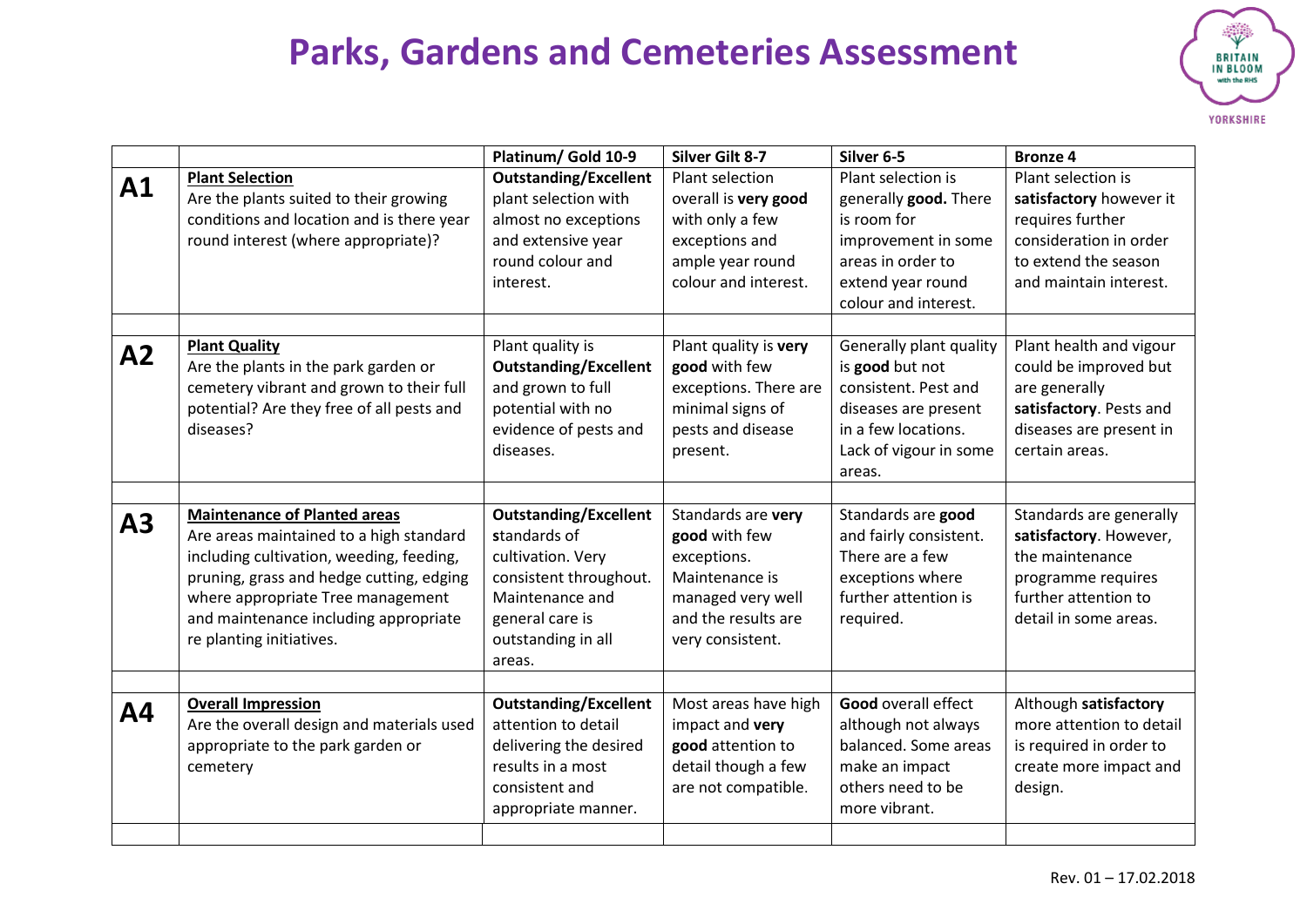

|           |                                                                                                                                                                                                                                                                                                                                                                            | Platinum\Gold 10-9                                                                                                                                                                                                                                                        | Silver Gilt 8/7                                                                                                                                                                                                                               | Silver 6/5                                                                                                                                                                                                                                                       | <b>Bronze 4</b>                                                                                                                                                                                                                                                           |
|-----------|----------------------------------------------------------------------------------------------------------------------------------------------------------------------------------------------------------------------------------------------------------------------------------------------------------------------------------------------------------------------------|---------------------------------------------------------------------------------------------------------------------------------------------------------------------------------------------------------------------------------------------------------------------------|-----------------------------------------------------------------------------------------------------------------------------------------------------------------------------------------------------------------------------------------------|------------------------------------------------------------------------------------------------------------------------------------------------------------------------------------------------------------------------------------------------------------------|---------------------------------------------------------------------------------------------------------------------------------------------------------------------------------------------------------------------------------------------------------------------------|
| <b>B1</b> | <b>Natural Environment</b><br>Biodiversity including the management<br>and protection of the natural<br>environment and wildlife habitat, The<br>provision of appropriate wildflower<br>areas and conservation sites including<br>aquatic ones, bat and bird boxes and<br>insect hotels, if appropriate to the site.                                                       | The natural<br>environment is<br>managed to an<br><b>Outstanding/Excellent</b><br>standard supporting a<br>wide range of flora &<br>fauna, with little<br>improvement required.                                                                                           | The natural<br>environment is<br>managed to a very<br>good standard<br>supporting a wide<br>range of flora &<br>fauna, very little<br>effort would lift it to<br>excellent.                                                                   | The natural<br>environment is<br>managed to a good<br>standard supporting a<br>wide range of flora &<br>fauna. Requires<br>further work to<br>improve it in places.                                                                                              | The natural<br>environment is<br>managed to a<br>satisfactory standard<br>supporting a wide range<br>of flora & fauna, Needs<br>significant improvement<br>in places.                                                                                                     |
| <b>B2</b> | <b>Hard Surfaces and Open Grass Areas</b><br>To include cleanliness, absence of litter,<br>weeds in hard surfaces, graffiti,<br>flyposting and chewing gum, water<br>conservation and recycling initiatives,<br>hard landscape, open spaces park<br>furniture maintenance including railings<br>and fences where appropriate and<br>effective dog faeces control measures. | All areas are cleaned to<br>an excellent standard,<br>litter bins and seating<br>are in a<br><b>Outstanding/Excellent</b><br>condition. There is<br>effective control of<br>weeds in hard surfaces,<br>no graffiti and<br>flyposting. Excellent<br>recycling initiatives. | All areas are cleaned<br>to a very good<br>standard, litter bins<br>and seating are in<br>very good condition.<br>There is very good<br>control of weeds in<br>hard surfaces, very<br>little graffiti, very<br>good recycling<br>initiatives. | All areas are cleaned<br>to a good standard,<br>litter bins and seating<br>are in good condition.<br>There is generally<br>good control of weeds<br>in hard surfaces but<br>evidence of some<br>graffiti and flyposting.<br>Reasonable recycling<br>initiatives. | All areas are cleaned to<br>a satisfactory standard,<br>litter bins and seating<br>are in variable<br>condition. There is<br>evidence of a lack<br>control of weeds, in<br>hard surfaces and<br>considerable graffiti and<br>flyposting. Little<br>recycling initiatives. |
| <b>B3</b> | <b>Local Identity</b><br>To include sense of place, heritage, art in<br>the landscape and signage and<br>interpretation                                                                                                                                                                                                                                                    | Extensive evidence of<br>efforts to<br>highlight/enhance local<br>identity. An<br><b>Outstanding/Excellent</b><br>impression made about<br>what makes the park,<br>garden or cemetery<br>unique.                                                                          | Considerable<br>evidence of efforts to<br>highlight/enhance<br>local identity. A very<br>good impression<br>made about what<br>makes the park<br>garden or cemetery<br>unique.                                                                | Some evidence of<br>efforts to<br>highlight/enhance<br>local identity. A good<br>impression made<br>about what makes the<br>park, garden or<br>cemetery unique.                                                                                                  | Little evidence of efforts<br>to highlight/enhance<br>local identity. A<br>satisfactory impression<br>made about what makes<br>the park garden or<br>cemetery unique.                                                                                                     |